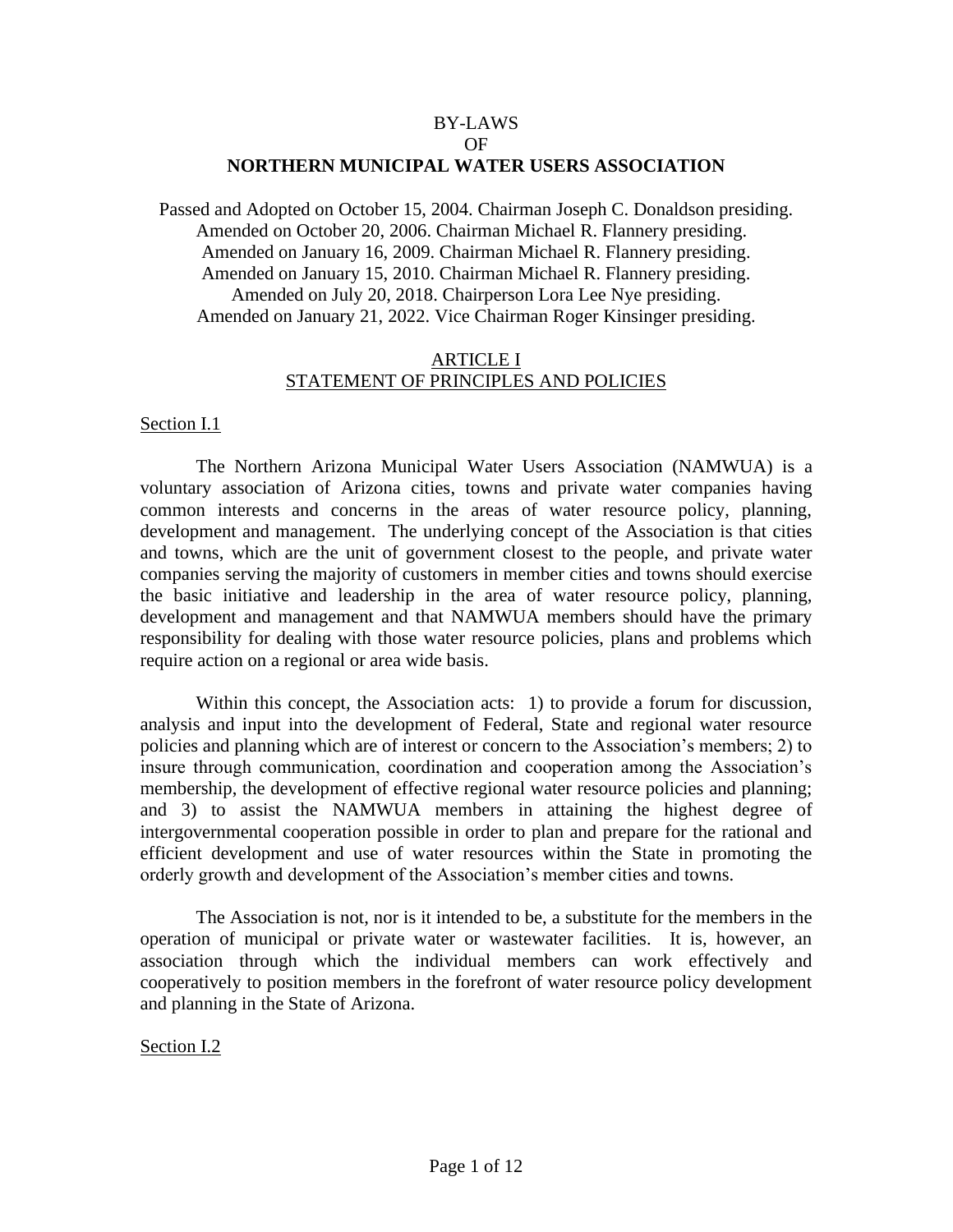The area of concern for the Association is defined as Northern Arizona communities and counties in Coconino, Gila and Yavapai Counties.

# Section I.3

Constructive and workable policies and programs for meeting area-wide water resource problems of local government will be most effectively and expeditiously developed by regular meetings of members in an area-wide voluntary and cooperative association dedicated to the solution of these problems.

# Section I.4

Nothing contained in these By-Laws shall authorize the Association to become involved in matters which are essentially within the jurisdiction of any one (1) member without its consent.

## Section I.5

The Association is not, nor is it intended to be, a substitute for local government. It is, however, an organization through which individual members can work on regional water resource problems and coordinate their efforts.

### Section I.6

This article shall not authorize the Association to become involved in the direct operation of water or wastewater facilities.

# ARTICLE II

# **DEFINITIONS**

### Section II.1

Association. Association, as used in these By-Laws, means the Northern Arizona Municipal Water Users Association, a voluntary association of Arizona cities and towns and private water companies serving the majority of customers in member cities and towns in Northern Arizona.

### Section II.2

Board of Directors. Board of Directors, as used in these By-Laws, means the Chairman, Vice-Chairman, and Secretary-Treasurer of the Association and the designated Board member (or their designated alternate) of each other voting member.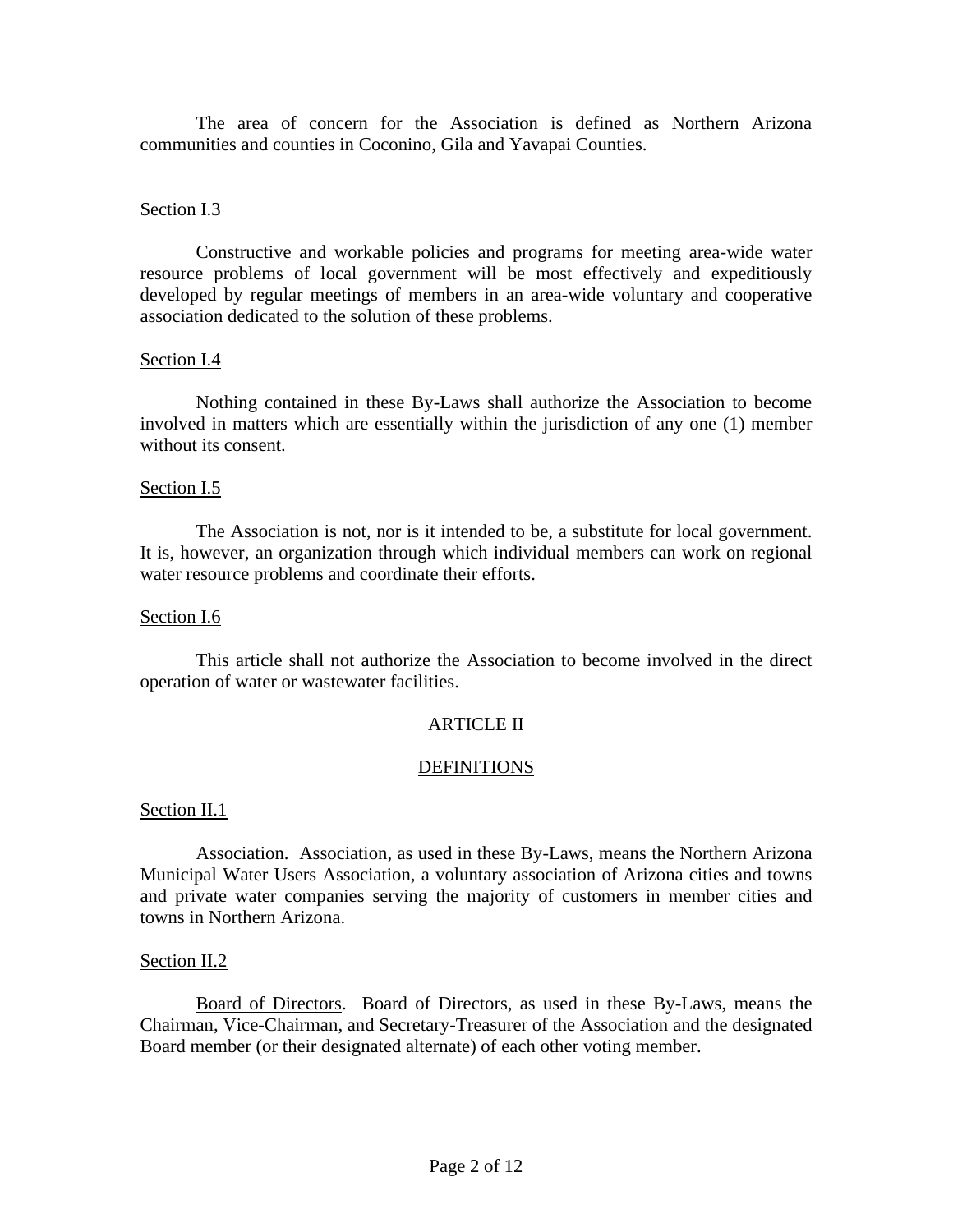# Section II.3

Technical Advisory Committee. Technical Advisory Committee, as used in these By-Laws, means the eligible member technical staff, Public Works Director or equivalent of incorporated municipalities which do or do not have the Council-Manager form of government.

# Section II.4

Standing and Special Committees. Standing Committee, as used in these By-Laws, means the permanent committee(s) formed by the Board of Directors. Special committee, as used in these By-Laws, means the committee(s) formed by the Board of Directors on a temporary basis for the completion of studies and projects.

## Section II.5

## Designated Alternates

a. A designated alternate need not provide written authorization to participate and vote in any meeting. Provided, however, that if challenged at that meeting (or prior to approval of that meeting's minutes) written ratification of such person's authorization to act as the designated alternate of a member shall be filed with the executive director within 5 working days of the challenge.

# ARTICLE III

# **MEMBERSHIP**

The membership of this Association shall be the cities and towns meeting the eligibility requirements contained in this article and private water companies serving the majority of customers in member cities and towns which have been admitted to membership by approval of the Board of Directors. Membership shall consist of voting and non-voting members. Members shall participate as provided herein.

### Section III.1

Eligibility of Voting Membership. An entity shall not be eligible to be a voting member of the Association unless such entity meets all of the following requirements:

a. The city or town is located within Northern Arizona in Coconino, Gila or Yavapai County.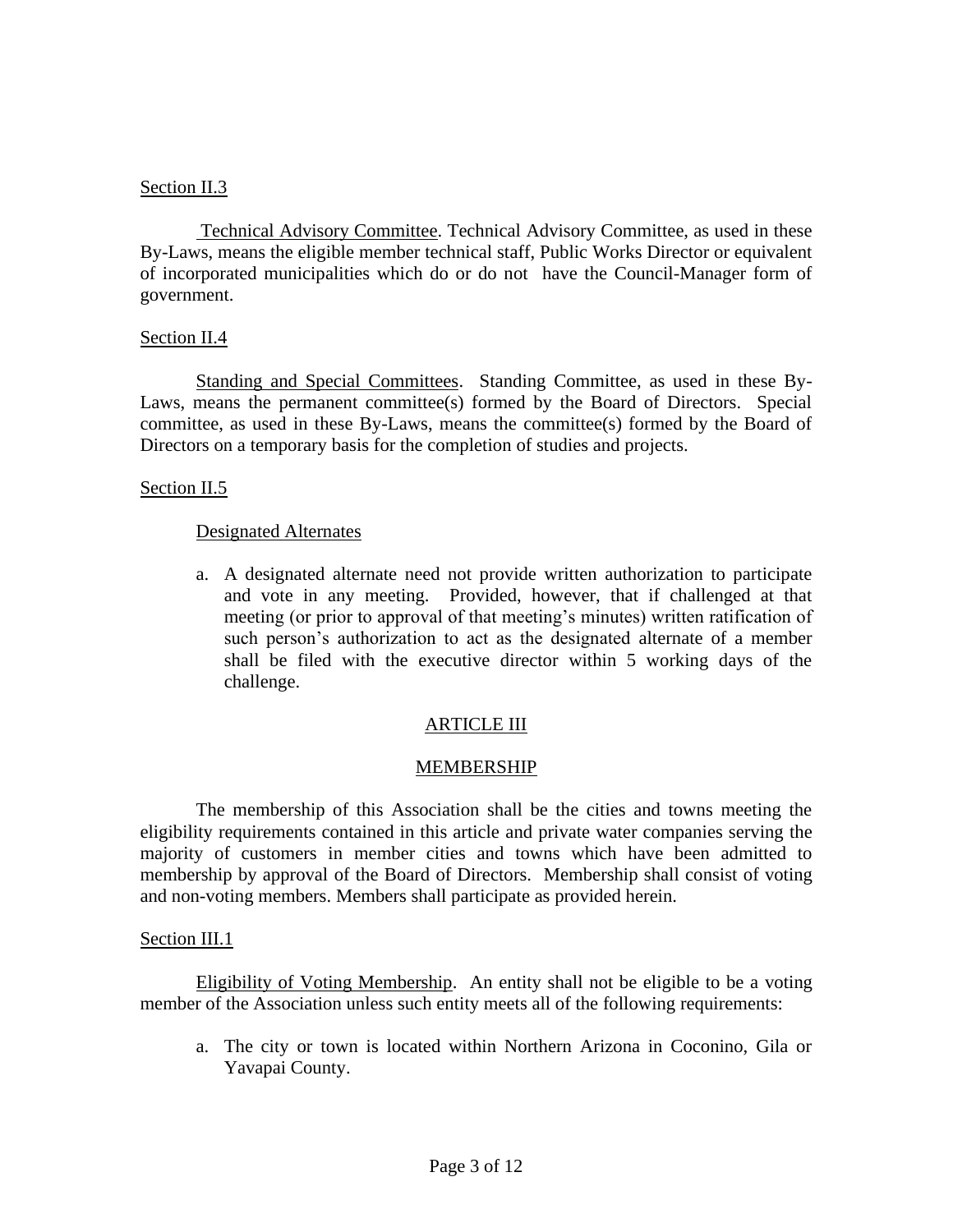- b. The private water company serves a city or town that is a member of the Association
- c. All voting members agree to participate financially in Association expenses incurred as a result of a majority vote of the Board of Directors.
- d. A city or town and a private water company that serves the city or town may both be voting members upon approval by the Board of Directors.
- e. Withdrawal of membership by a city or town served by a private water company, when both the city or town and the private water company are approved members, shall not affect the membership status of the other entity, regardless of whether the city or town or private water company withdraws its membership.

Eligibility of Non-Voting Membership. An entity shall not be eligible to be a nonvoting member of the Association unless such entity meets all of the following requirements:

- a. The city or town is located within Northern Arizona in Coconino, Gila or Yavapai County.
- b. The private water company serves a city or town that is a member of the Association.

# Section III.2

Applications for Voting Membership. Any city or town or private water company serving the majority of customers in a member city or town, meeting the requirements for voting membership may be nominated for membership by one or more voting members of the Association. Voting membership shall include a seat on the Board of Directors and the Technical Advisory Committee. Such prospective members shall become members of the Association upon unanimous approval of the full Board of Directors.

Applications for Non-Voting Membership. Any city or town or private water company serving the majority of customers in a member city or town, meeting the requirements for non-voting membership may be nominated for membership by one or more voting members of the Association. Non-voting membership shall include a participatory, non-voting seat on the Technical Advisory Committee and an ex officio, non-voting seat on the Board of Directors. Such prospective members shall become members of the Association upon unanimous approval of the full Board of Directors.

# ARTICLE IV

# MEETINGS OF MEMBERS

# Section IV.1

The annual meeting of the members of the Association shall be held in July of each year in a member community at a place and time to be designated in the notice of the meeting.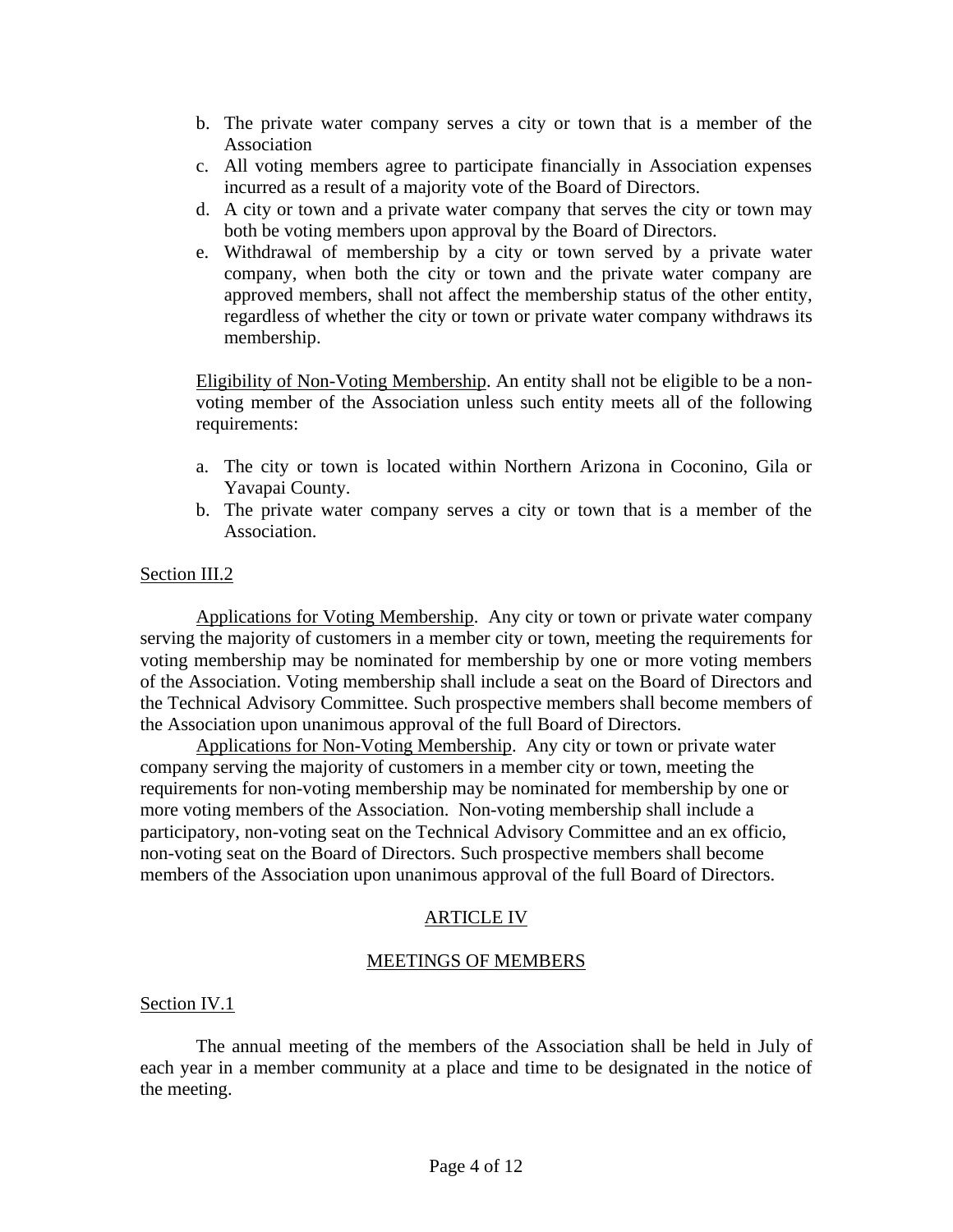## Section IV.2

At the annual meeting, the voting members shall elect the following officers of the Association, Chairman, Vice-Chairman, and Secretary-Treasurer, each of whom shall, when elected, also serve as a member of the Board of Directors of the Association. Each other voting member shall serve as a member of the Board of Directors.

### Section IV.3

Meetings of the members may be held in any member community with the time, date, and location of said meetings to be determined by the Board of Directors. Members of the Board may attend, participate, vote at meetings telephonically or electronically and shall be included as part of the quorum.

## Section IV.4

The calls and notices of all meetings of the members shall conform to the provisions of Article VI of these By-Laws.

## Section IV.5

The Chairman, and in the Chairman's absence, the Vice-Chairman, shall preside at such meetings. In the absence of the Chairman and Vice-Chairman, the voting members shall select a voting member to preside at such meetings.

### Section IV.6

Each voting member of the Association is entitled to one (1) vote on all matters coming before any meeting of its membership, and each member of the Association, may be represented by designated alternate of such member. Action of members shall be by majority vote of voting members voting on matters coming before the meeting of the members.

### Section IV.7

A simple majority in number of the total voting membership, either in person or by designated alternate, shall constitute a quorum for all purposes. In the absence of a quorum, the Chairman of the meeting may adjourn the meeting from time to time without notice, other than by announcement at the meeting, until voting members sufficient to constitute a quorum shall attend, either in person, or by designated alternate or, in the alternative, may set a date and time for the next meeting which time shall be at least 72 hours later unless an actual emergency occurs necessitating an earlier meeting date. At any adjourned meeting at which a quorum shall be present, any business may be transacted which might have been transacted at the meeting as originally notified.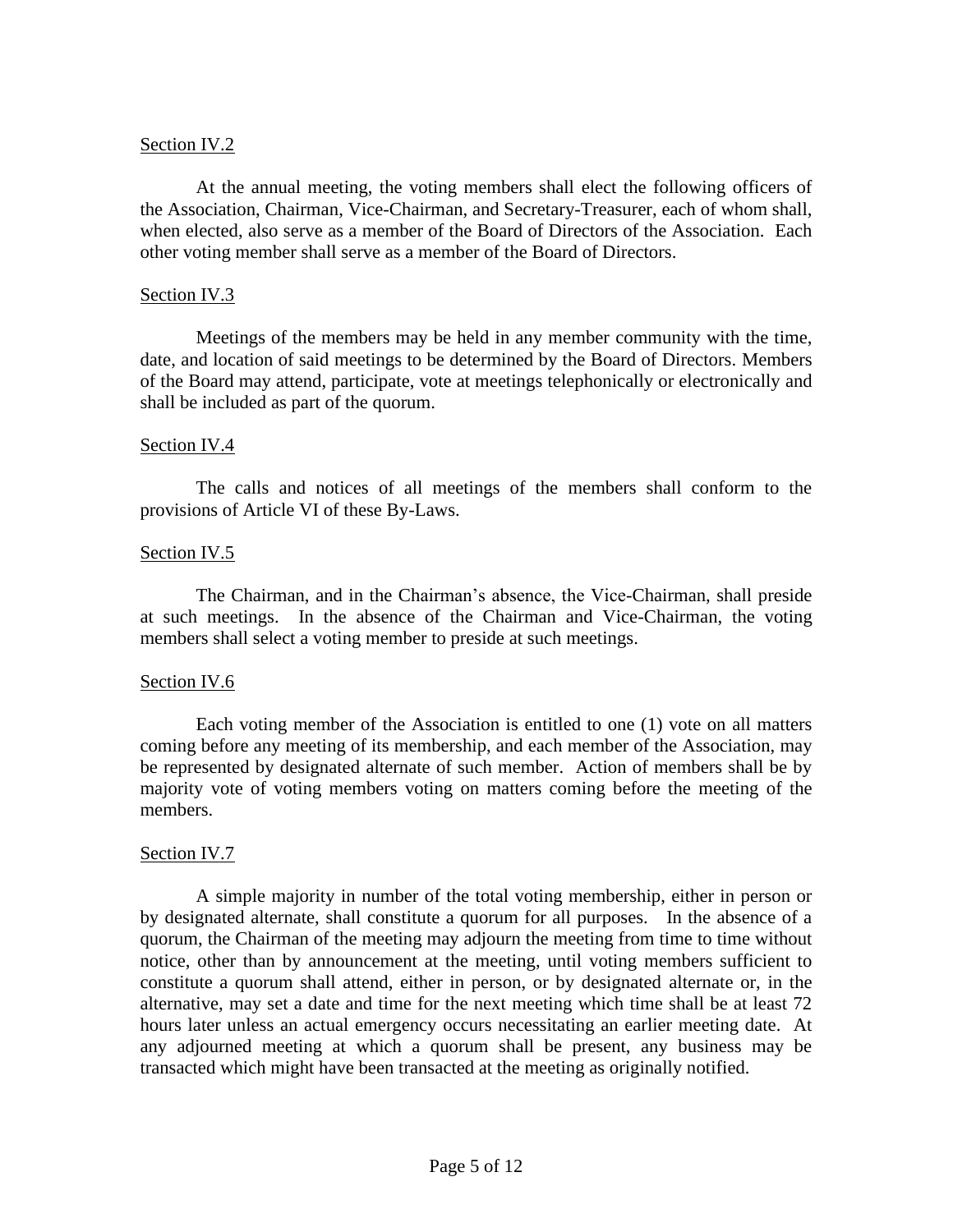## Section IV.8

All informalities and/or irregularities in the manner of voting, form of credentials, eligibility of designated alternates, or method of ascertaining those present shall be deemed waived if no objection is made prior to the approval of the minutes of the meeting in question.

### Section IV.9

The Board of Directors may adopt rules governing the procedures of the meetings of the members.

## ARTICLE V

## BOARD OF DIRECTORS

### Section V.1

The business and affairs of the Association which arise between annual meetings of the membership shall be conducted by the Board of Directors at properly called meetings.

### Section V.2

If the office of Chairman, Vice-Chairman, or Secretary-Treasurer becomes vacant, the remaining members of the Board of Directors, by affirmative vote of the majority thereof, shall elect a successor to hold office for the unexpired term of the officer whose position shall be vacant.

### Section V.3

A majority of the members of the Board of Directors shall constitute a quorum for the transaction of business at any meeting of the Board of Directors.

### Section V.4

Each voting member is entitled to one (1) vote on all matters coming before any meeting of the Board of Directors, and each director may be represented in vote by designated alternate. Action of the Board of Directors shall be by majority vote of Directors voting on matters coming before the meeting of the Board.

### Section V.5

The powers and functions of the Board of Directors subject to the limitations hereinafter stated, shall include, but not be limited to, the following: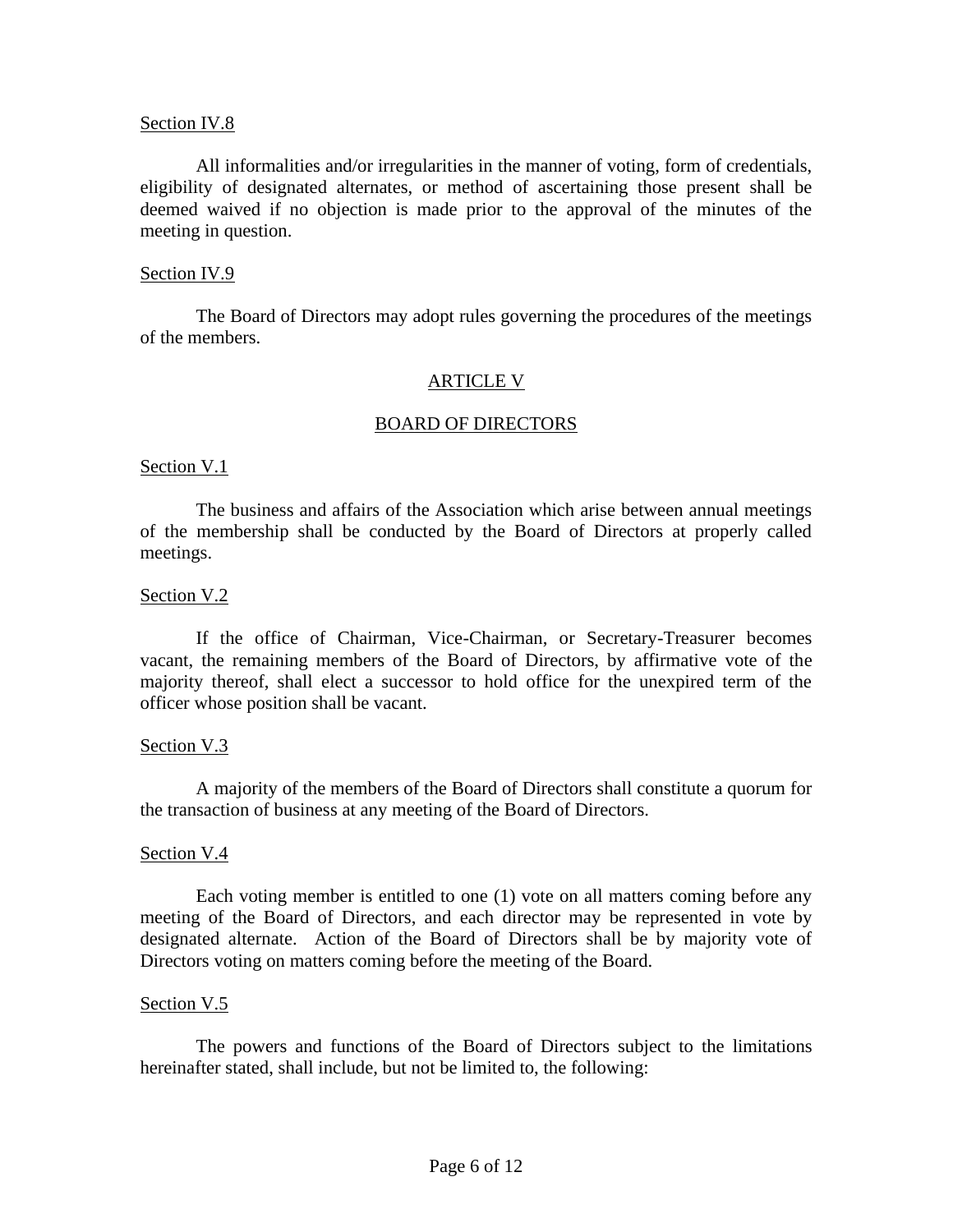- a. The formulation of policy decisions and determination of policy matters for the Association.
- b. The initiation and/or request for studies to be undertaken either by interagency agreement, contract, or otherwise as they may deem appropriate.
- c. The appointment of such standing and special committees deemed necessary to achieve the purposes of the Association.
- d. The hiring of an executive director for the Association.

Each Director shall have the right at any meeting of the Board of Directors to propose a subject for study by the Association or to request review of any action taken by the Technical Advisory Committee (TAC) during the interval between meetings of the Board of Directors. The matter shall be noticed for action at a future meeting of the Board of Directors.

# Section V.6

No person shall have the authority to make or execute binding contracts on behalf of the Association without approval of the Board of Directors acting at a properly called meeting.

# Section V.7

The Chairman shall cause minutes to be taken at all meetings of the Board of Directors and copies of said minutes shall be furnished to the members after approval by the Board of Directors.

# ARTICLE VI

# NOTIFICATION REQUIREMENTS FOR MEETINGS OF MEMBERS AND MEETINGS OF THE BOARD OF DIRECTORS

At least five (5) days before the day of any meeting of the members, the Chairman, (in the Chairman's absence by the Vice-Chairman) or two of the Board of Directors, shall cause a written notice setting forth the time, place, and general purpose of the meeting to be delivered to each member of record. Provided, however, that such notice may be communicated to the member by telephone when a meeting is called by the chairman pursuant to Section IV.7 due to the lack of a quorum.

# ARTICLE VII

# **OFFICERS**

Section VII.1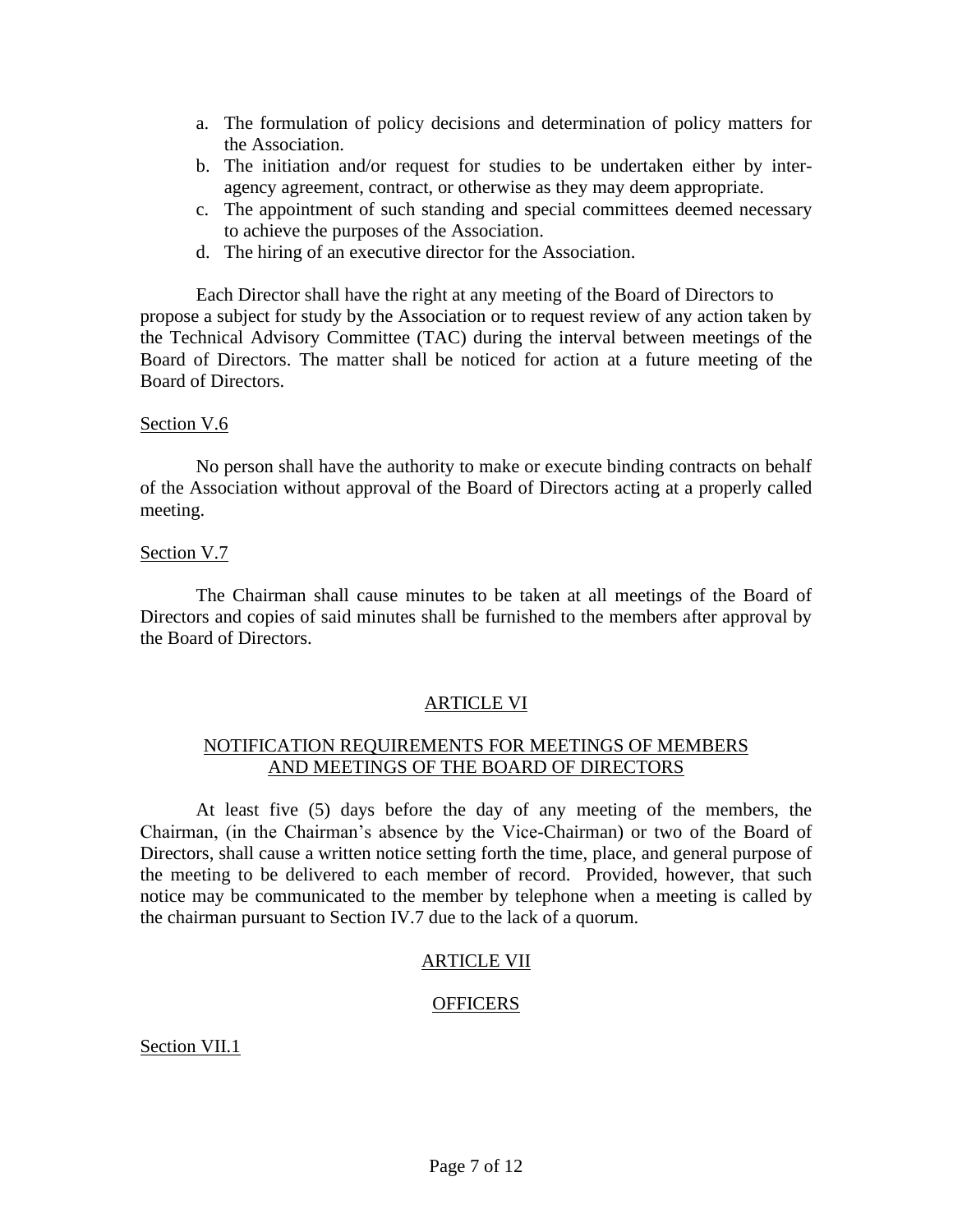The Chairman shall be the chief executive of the Association and shall exercise general supervision over its affairs. The Chairman shall sign, on behalf of the Association, all documents requiring the signature of the Association and shall do and perform all other acts and things which the Board of Directors may require of the Chairman. The Chairman shall serve without compensation.

## Section VII.2

In the absence of the Chairman, or in the Chairman's inability to act or serve, the Vice-Chairman shall have the powers of the Chairman. The Vice-Chairman shall perform such further duties as the Board of Directors may delegate to the Vice-Chairman. This Vice-Chairman shall serve without compensation.

## Section VII.3

The Secretary-Treasurer shall have the custody and control of the funds of the Association, subject to the acts of the Boards of Directors, and shall report the state of the finance of the Association at each annual meeting of the members and at any special meeting of the members when requested by the Chairman to do so. The Secretary-Treasurer shall perform such other services as the Board of Directors may require of the Secretary-Treasurer and shall serve without compensation.

# ARTICLE VIII

# TECHNICAL ADVISORY COMMITTEE

### Section VIII.1

There is established a Technical Advisory Committee of the Association which shall consist of the appropriate professional staff where responsibilities include water production, utilities or public works of municipalities or private water companies.

### Section VIII.2

The Technical Advisory Committee (TAC) shall be responsible for the functions as hereinafter set forth:

a. There shall be selected a Chairman and Vice-Chairman from the members of the Technical Advisory Committee (TAC). Said selection shall occur at the first meeting in July of each year. In the event a vacancy occurs in the chairmanship, then the Vice-Chairman shall become the Chairman for the unexpired term and a Vice-Chairman shall be elected to complete the remainder of the Vice-Chairman's term.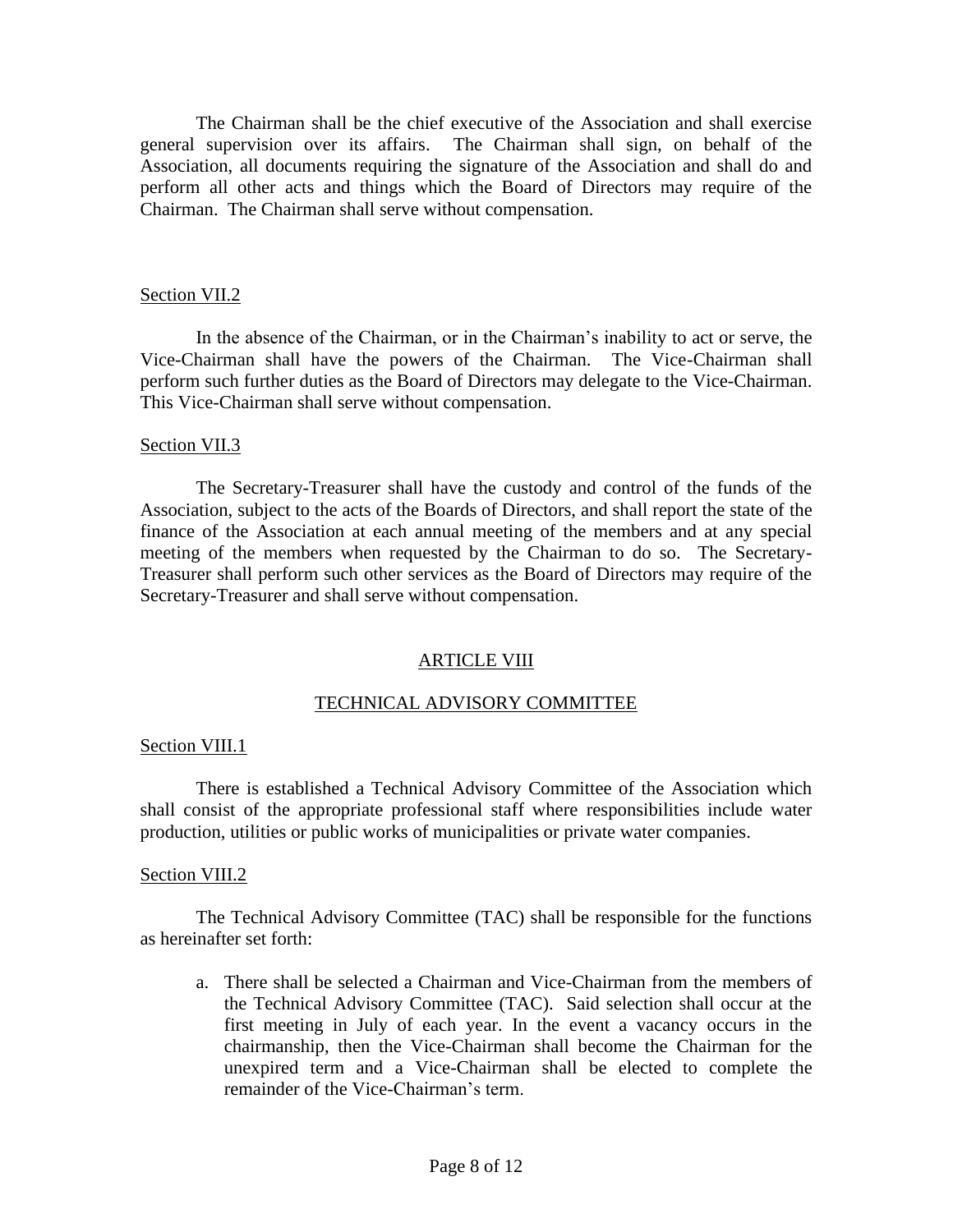- b. The Technical Advisory Committee (TAC) shall have the authority to recommend to the Board of Directors, committees and personnel to study specific problems, programs, or other matters which the Management Committee or Board of Directors have approved for study.
- c. The Technical Advisory Committee (TAC) shall act as the coordinating agency for all other committees and subsidiary groups.
- d. The Technical Advisory Committee (TAC) shall keep the Board of Directors informed on any matter or problem involving intergovernmental cooperation.
- e. The Technical Advisory Committee (TAC) shall perform any other functions assigned by the Board of Directors.

# ARTICLE IX

# STANDING AND SPECIAL COMMITTEES

# Section IX.1

Standing and Special Committees shall be created by the Board of Directors from time to time, as the Board of Directors may deem appropriate.

# Section IX.2

The Board of Directors shall authorize and define the powers and duties of all committees of the Board.

# Section IX.3

The Board of Directors shall designate a Chairman and Vice-Chairman of the Standing and Special Committees. Vacancies occurring in these positions shall be filled by the Board of Directors.

# Section IX.4

Membership on Standing and Special Committees shall be determined by the Board of Directors. There shall be no minimum or maximum number of individuals on any Standing or Special Committee. Nothing in these By-Laws shall be construed to limit membership on these aforesaid committees exclusively to officials serving political subdivisions of the State. The Board of Directors, in its discretion, may appoint any individual it deems qualified to serve on a Standing or Special Committee.

# ARTICLE X

# MEETINGS OF COMMITTEES – NOTIFICATION REQUIREMENTS

Section X.1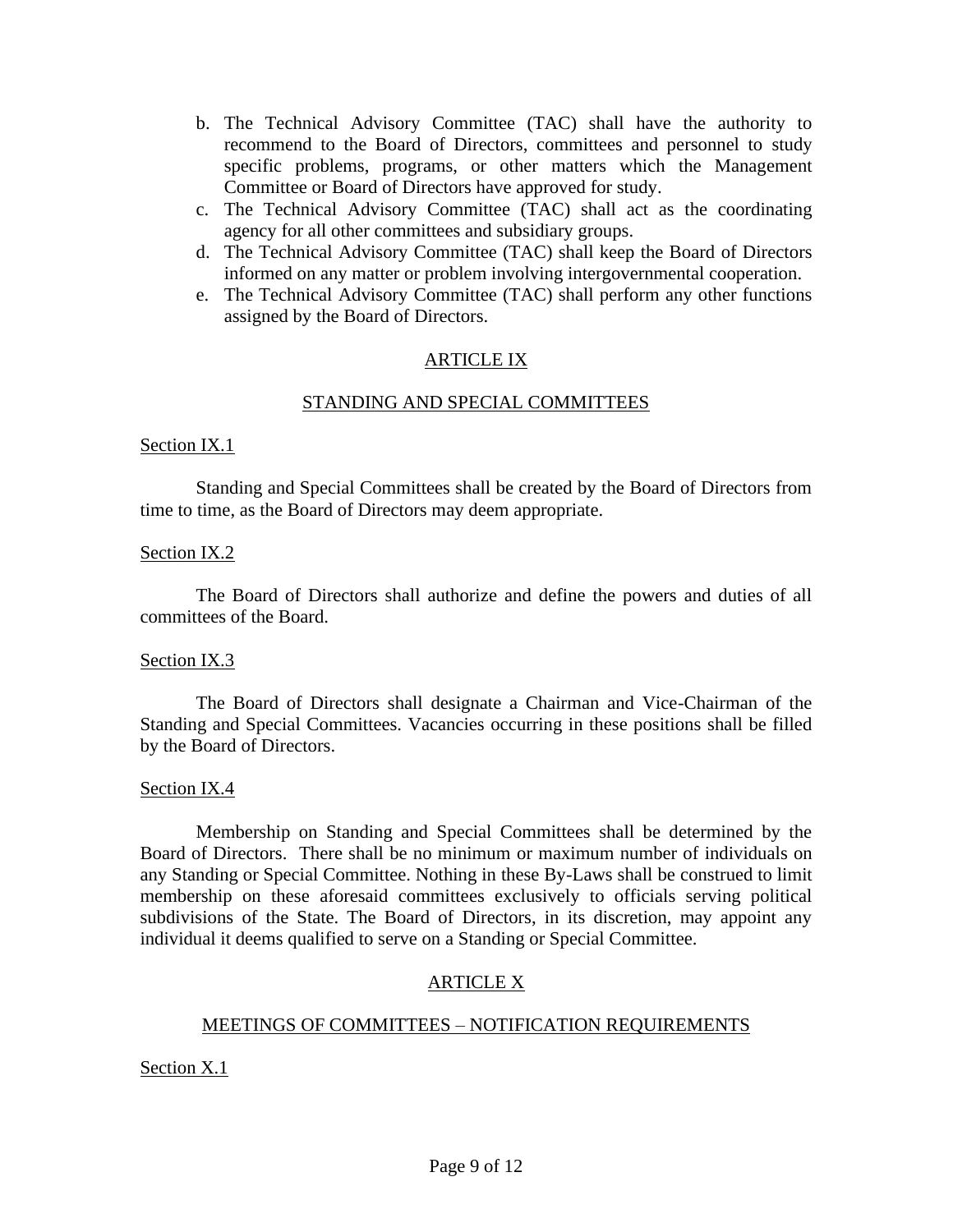The Technical Advisory Committee shall meet on the call of its Chairman (in the Chairman's absence by the Vice-Chairman), or two of the members, with the date, time, and place to be fixed by the Chairman. At least five (5) days prior, notice shall be given to committee members.

## Section X.2

Standing and Special Committees shall meet on the call of their Chairman (in the Chairman's absence by the Vice-Chairman), or two of the members, with notification to the Committee members and to the Executive Director five (5) days prior to meeting of said Standing or Special Committees.

## ARTICLE XI

### WITHDRAWAL

### Section XI.1

Any member may, at any time, withdraw from the Association, provided that written notification thereof is forwarded to the Chairman and the said withdrawal shall be effective upon receipt by the Chairman.

### Section XI.2

Voluntary withdrawal does not operate to affect a waiver of obligations previously incurred by such withdrawing member during membership.

### ARTICLE XII

### ADMINISTRATION OF INTERGOVERNMENTAL AGREEMENTS

### Section XII.1

The Board of Directors may authorize the Association to enter into agreements with members and others to provide technical support, administrative services, policy guidance and all ancillary support services necessary to implement agreements between such members. In the performance of such agreements, the Board of Directors may act for the Association, may direct the Technical Advisory Committee (TAC) to perform duties under the agreement and may create standing or special committees to carry out the Association's responsibilities.

# ARTICLE XIII

# AMENDMENTS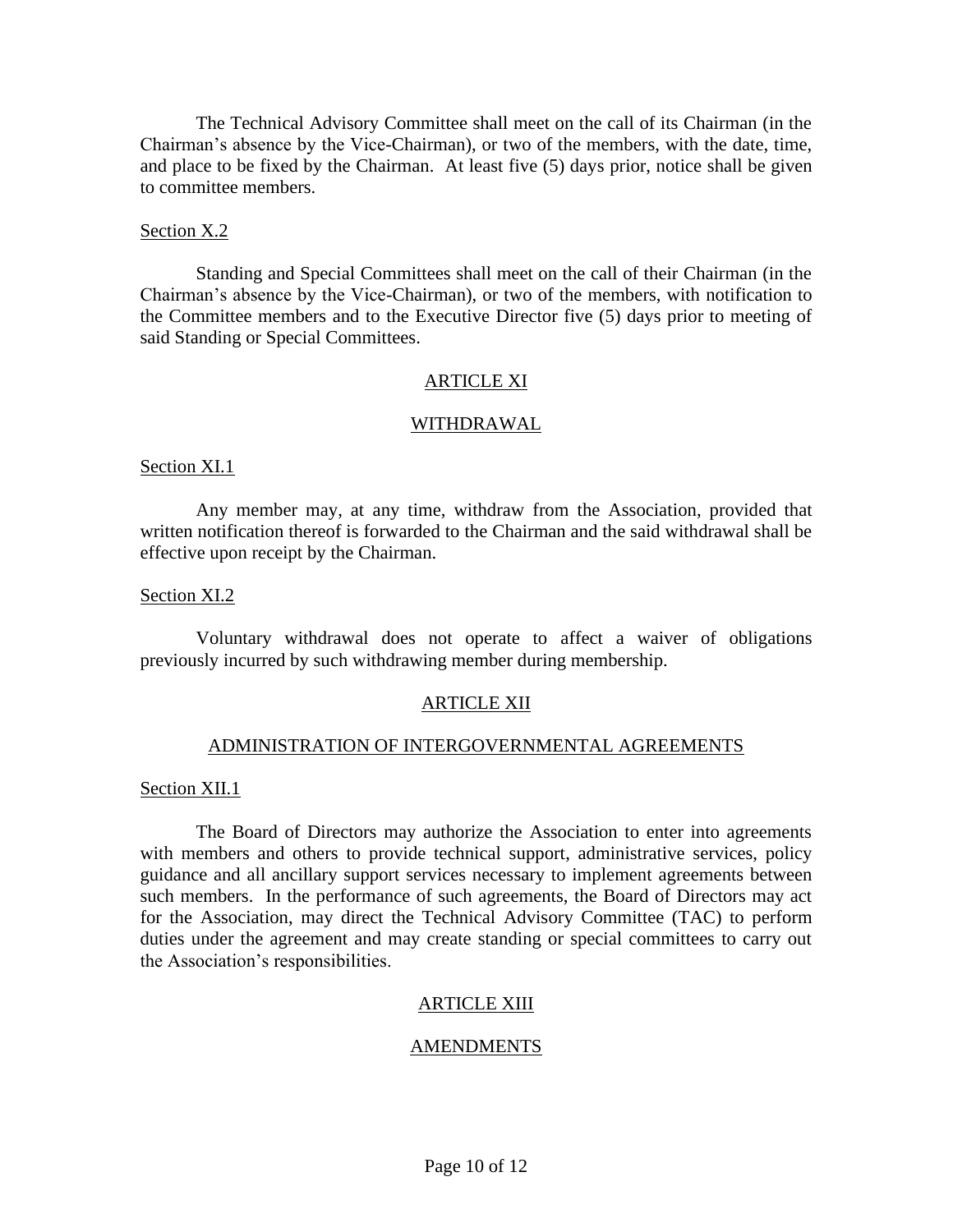These By-Laws may be amended at any meeting of the Board of Directors by a two-thirds vote of all voting members provided written notice of the proposed amendment has been given not less than fifteen (15) days prior to the meeting at which it is to be voted upon. If two-thirds of all voting members are not present at such meeting then no action to amend the By-Laws can be taken.

## ARTICLE XIV

### EXECUTIVE SESSIONS

### Section XIV.1

The Board of Directors, the Technical Advisory Committee and all standing and special committees may exclude persons, including members, from Executive Session meetings when such exclusion is appropriate.

#### Section XVI.2

At any Executive Session meeting of the Board of Directors, the Technical Advisory Committee and all standing and special committees, any member who has taken a legal position that conflicts with the legal position the Association has taken or been authorized to take on a matter scheduled to be discussed in the Executive Session meeting shall disclose this fact and, unless requested to remain by the Board or committee, leave the Executive Session meeting for the duration of the discussion of this matter. "Legal position" means an appearance of record in a legal proceeding before a court or administrative agency.

## ARTICLE XX

### **CONFLICTS**

If a member intends to take a position or an action on a matter that conflicts with the position or action the Association has taken or been authorized to take on that matter, the member shall give the other members and the Chairman of the Association as much advance notice of the proposed position or action as is reasonably possible under the circumstances. The mere existence of a conflict, however, should not discourage a member from participation in Association activities including attempts to gain Association approval of such member's position or action.

PASSED AND AMENDED at a meeting of the Board of Directors of the NORTHERN ARIZONA MUNICIPAL WATER USERS ASSOCIATION held on this  $20<sup>th</sup>$  day of July, 2018.